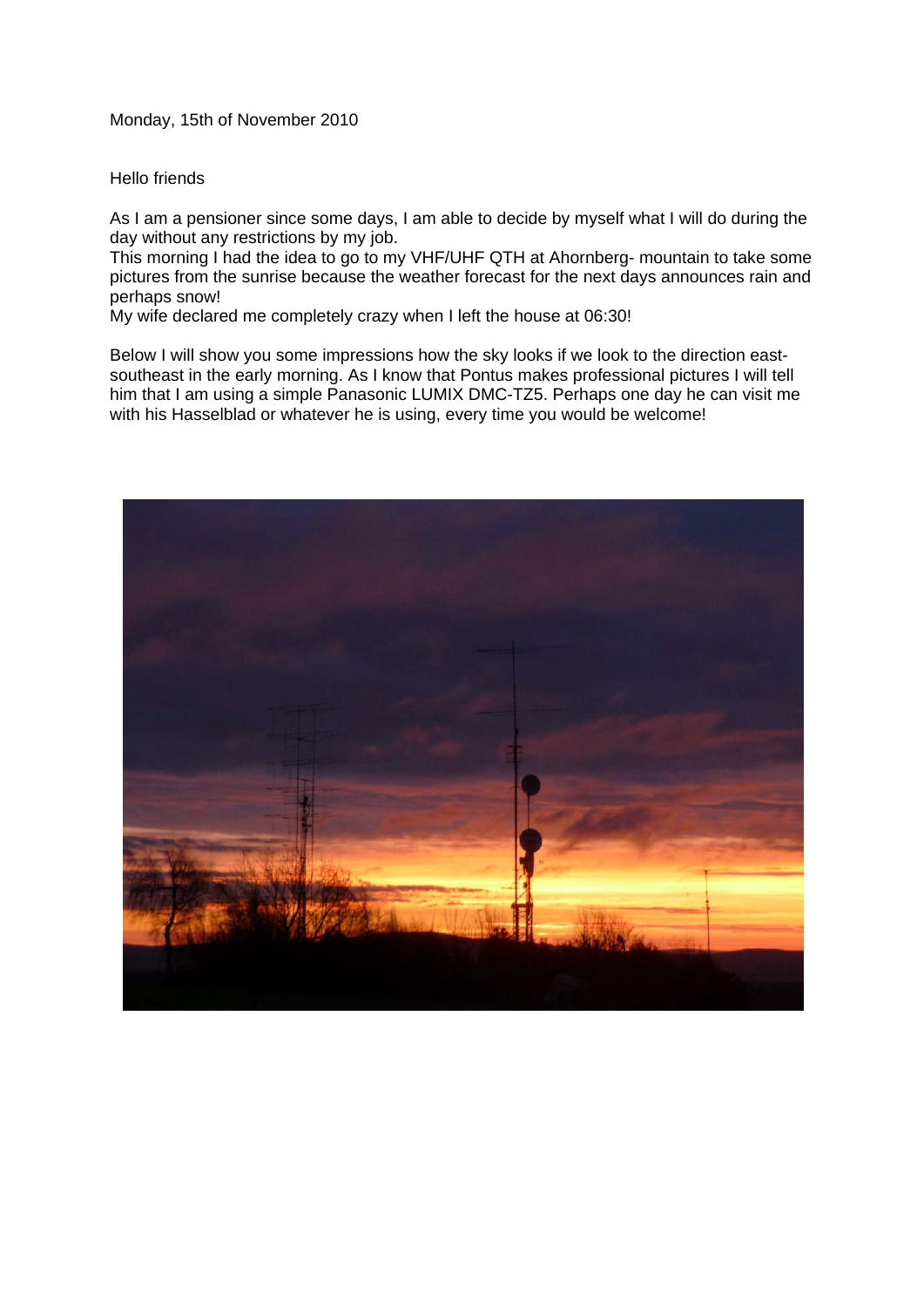

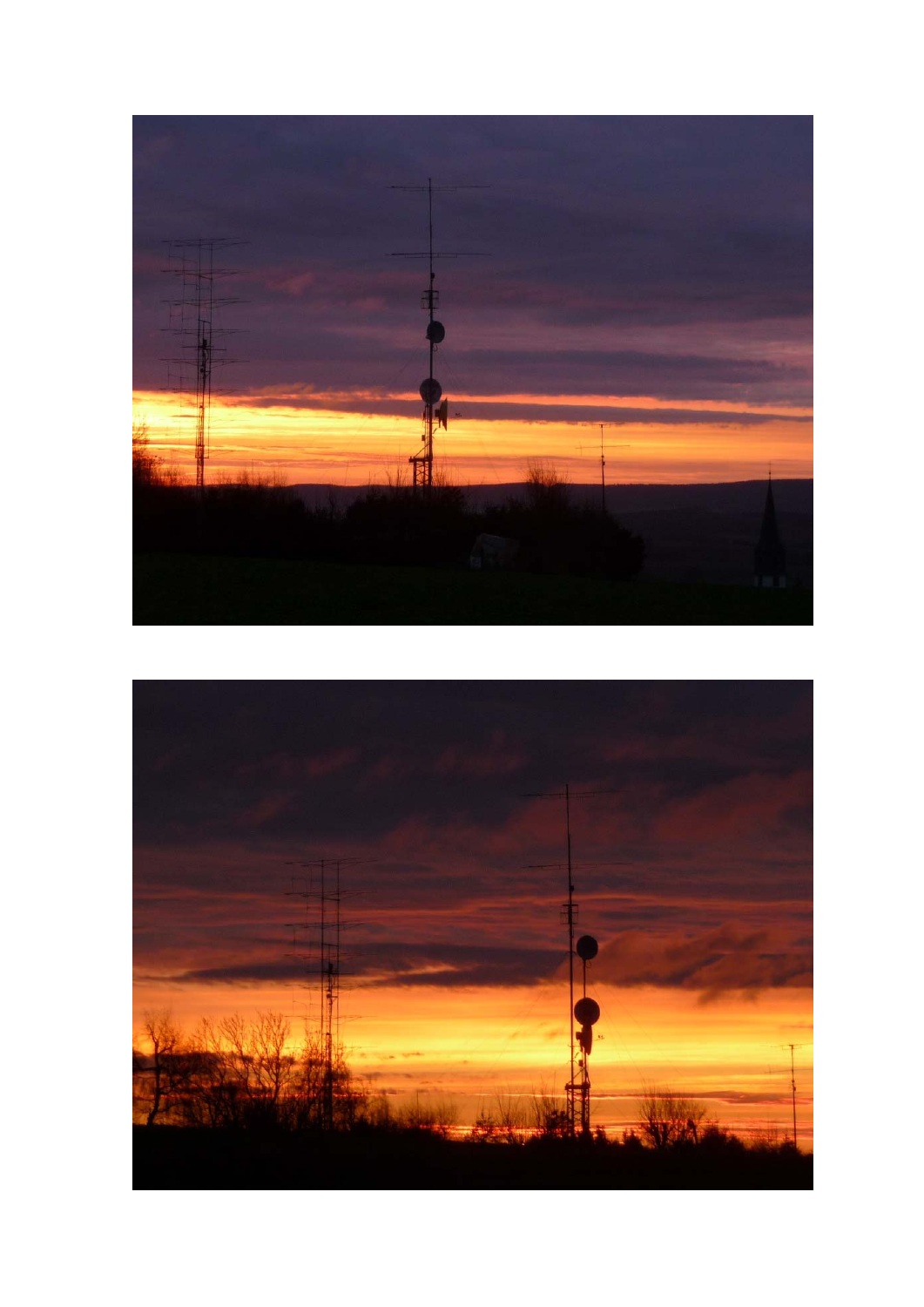

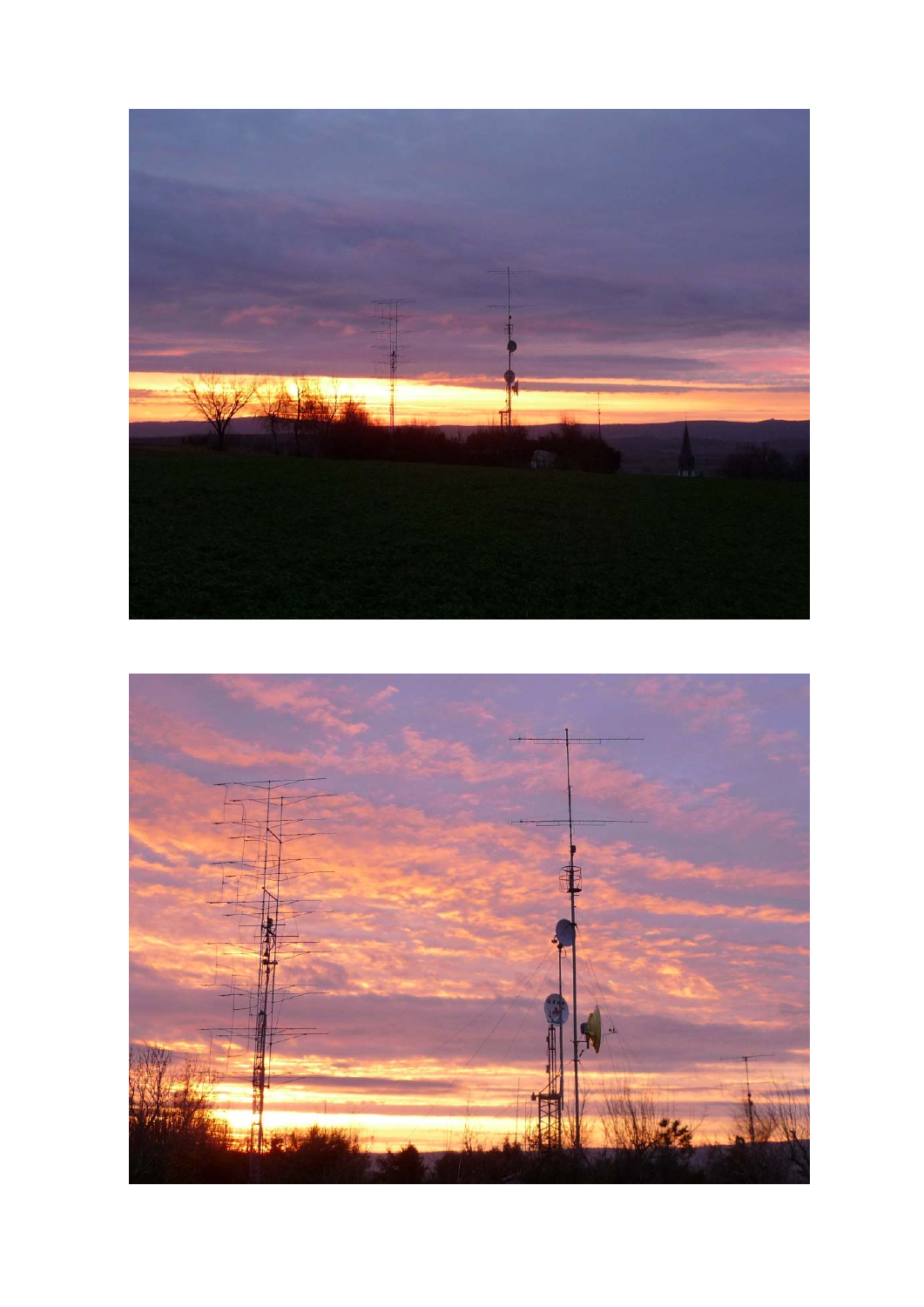

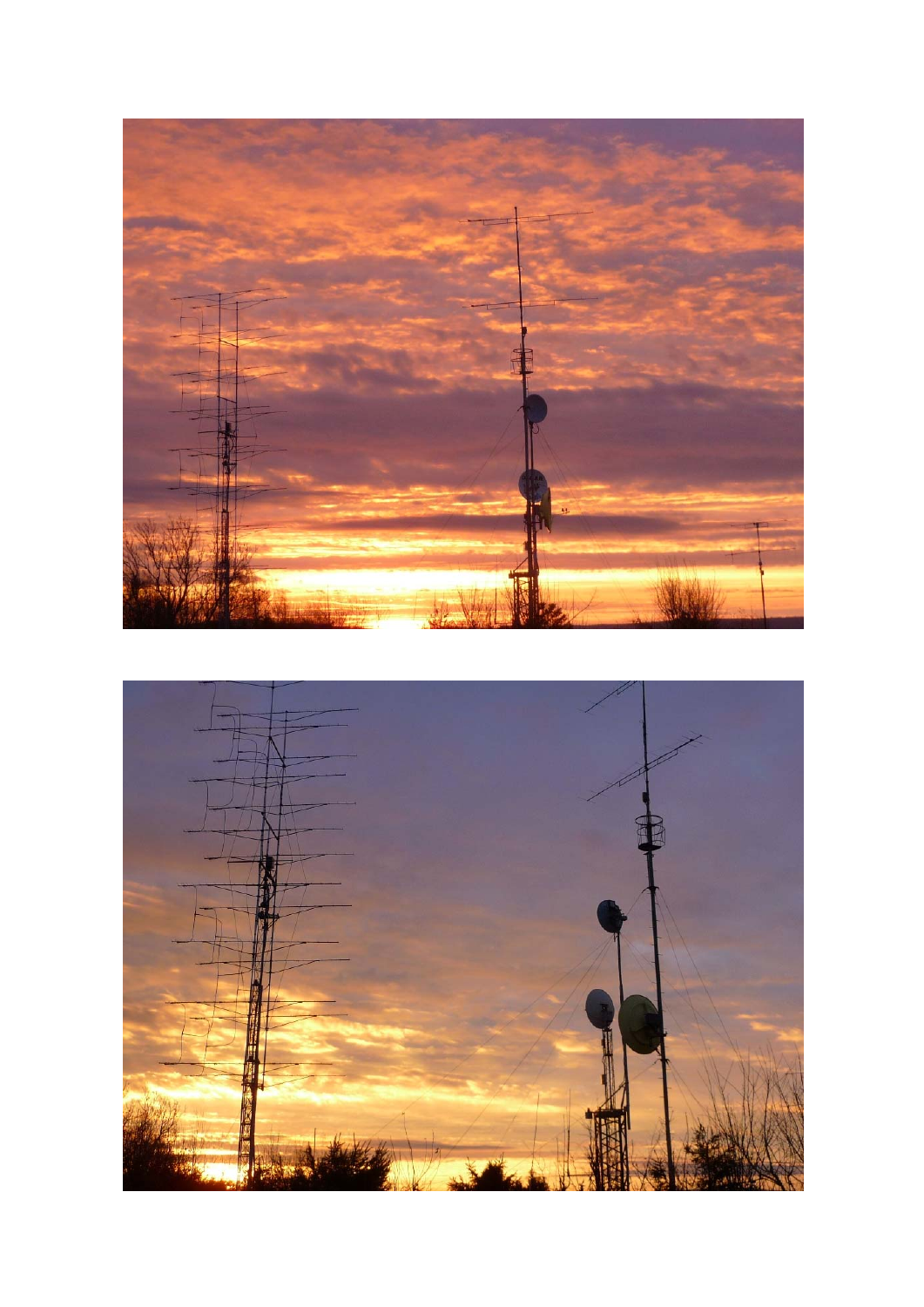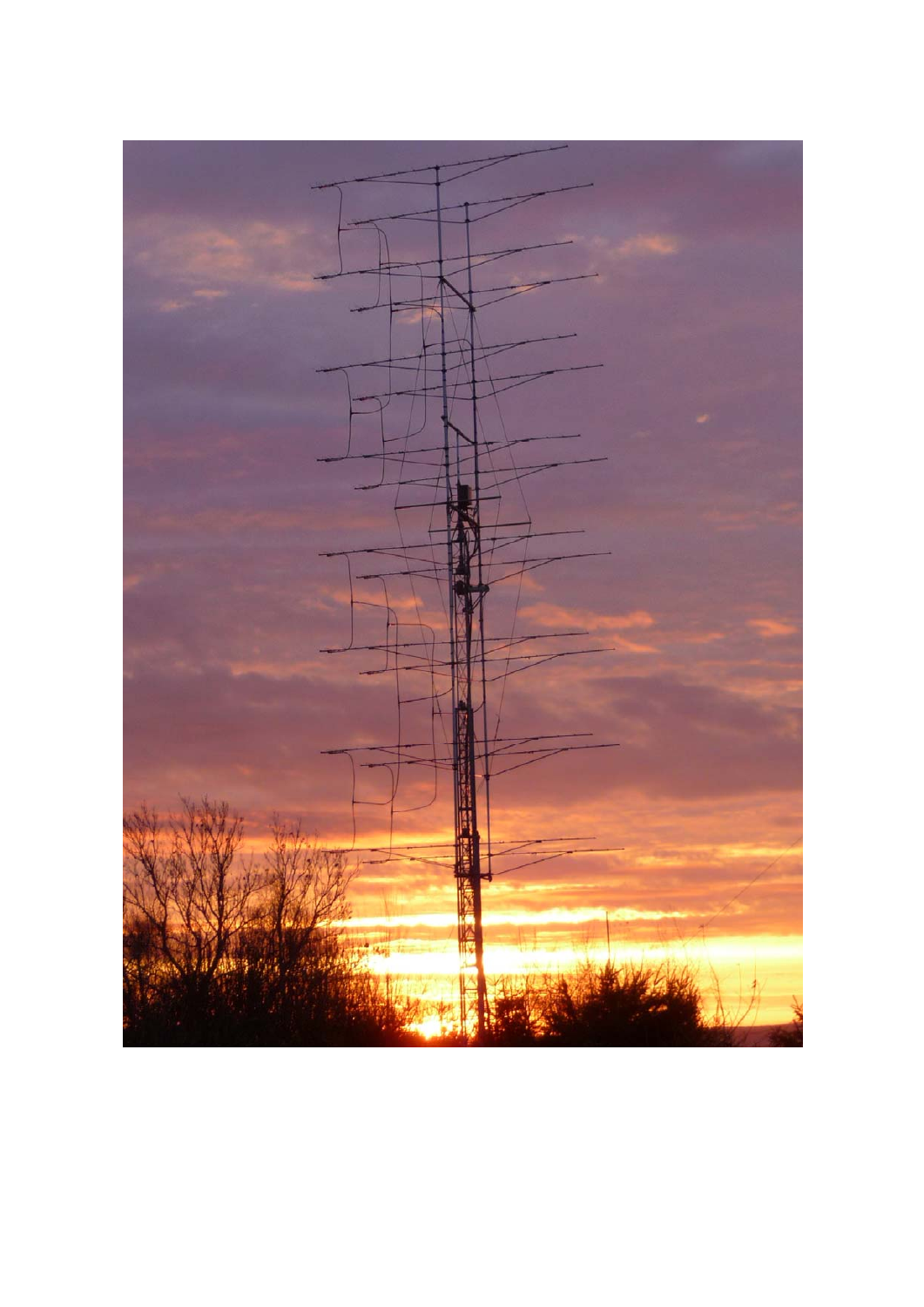

The rising sun illuminates the microwave antennas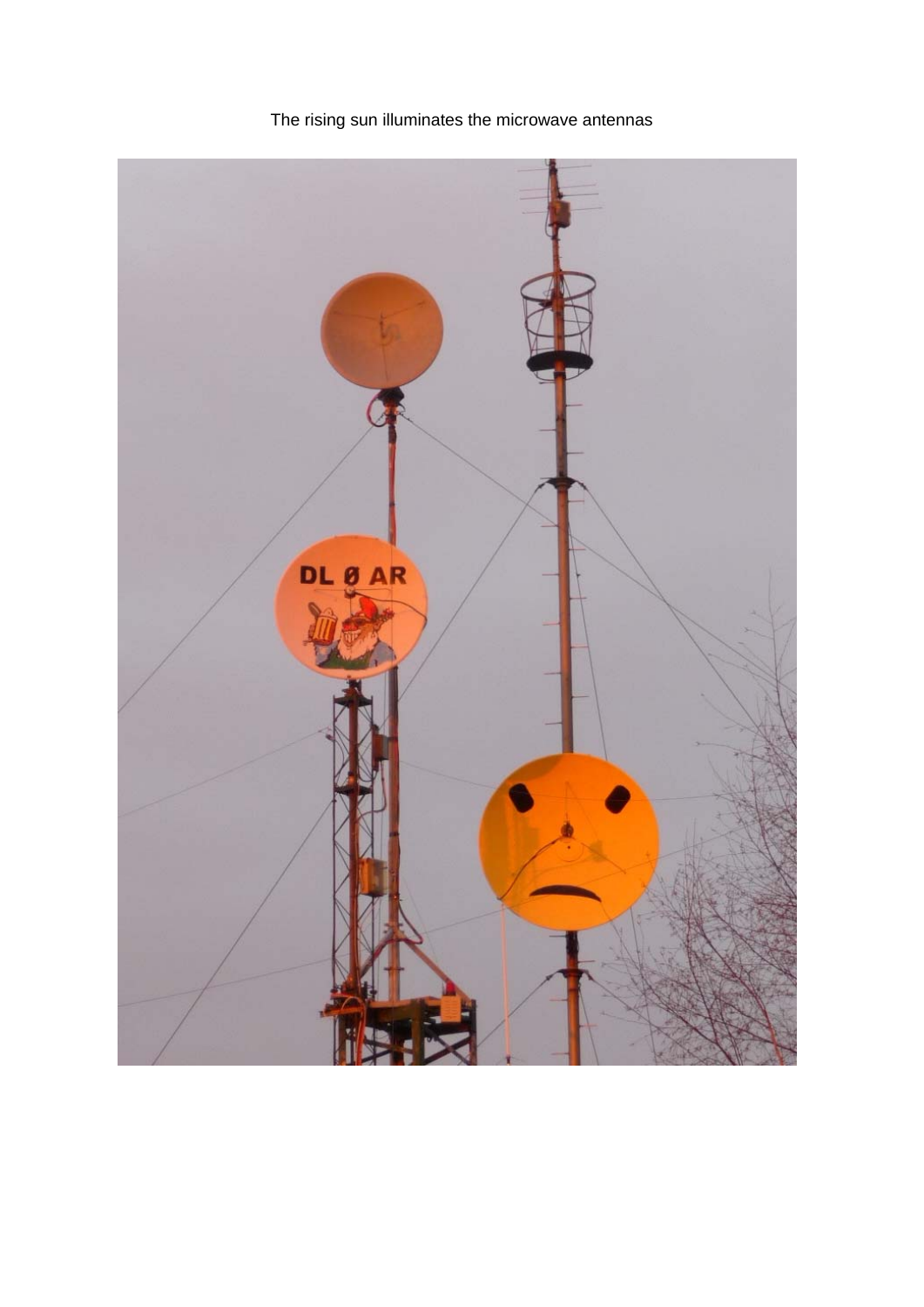

You can notice that our take off dir south and south- east is anything else than perfect.....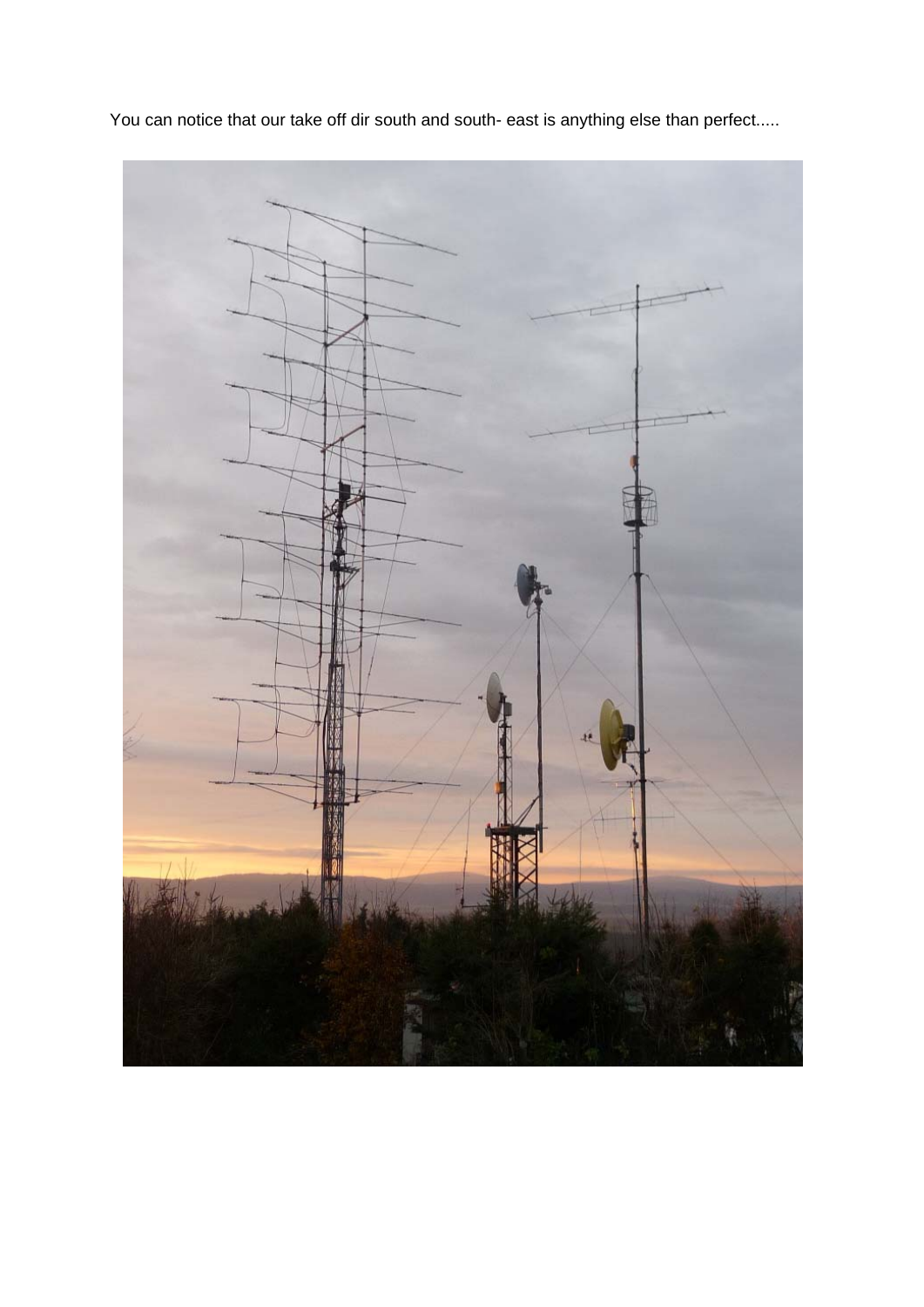

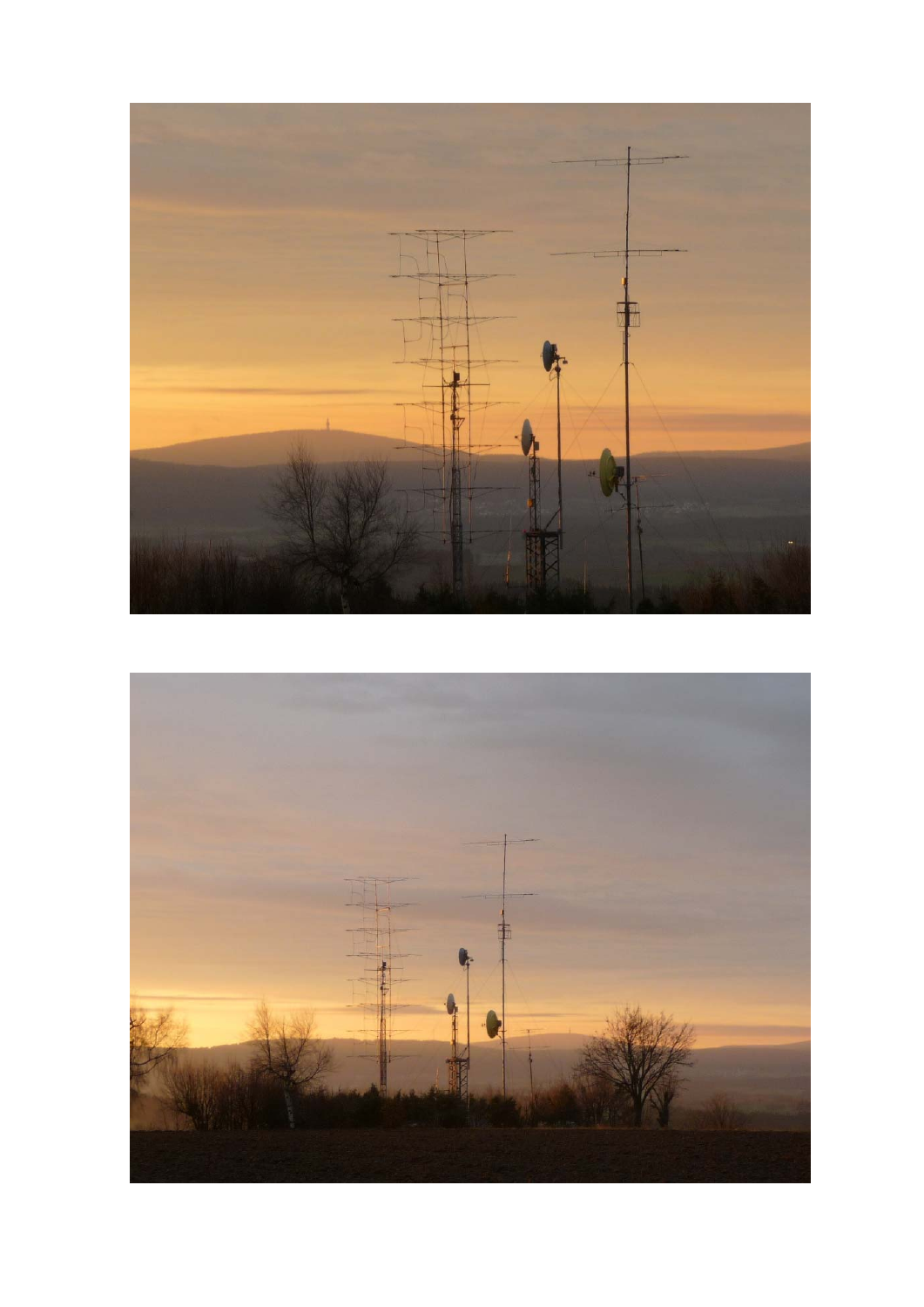

Does any one remembers the Rolling Stones song "She`s like a rainbow"? At the left side in the background you can have a look to the traffic in the morning at the motorway Nr.9 between Berlin and Munich, which passes our location in abt 1km distance.